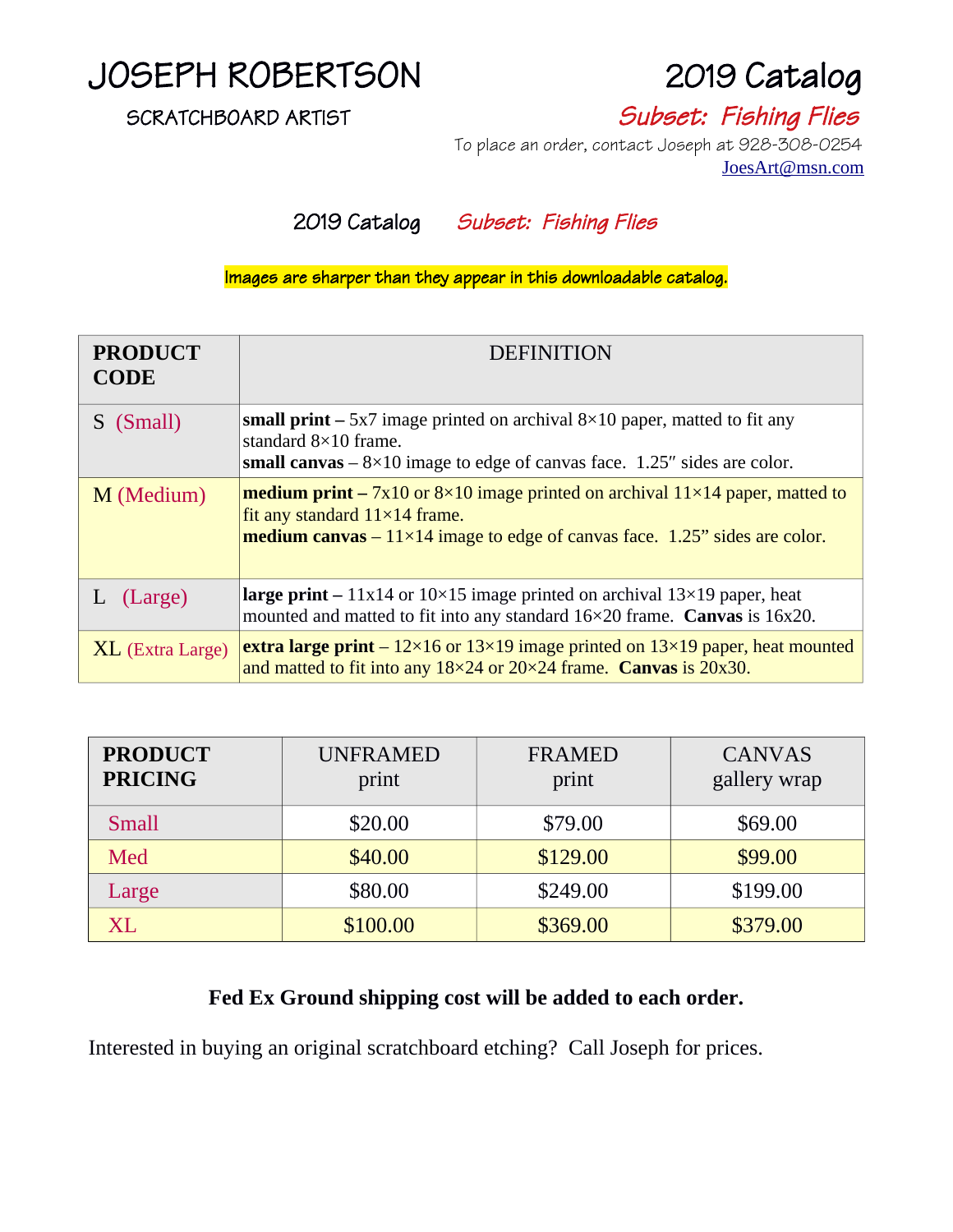## **KENAI CONNECTION FISHING FLY**

Name: KENAI CONNECTION FISHING FLY Code: KCFF Year Etched: 2014

**Limited Edition** Open or Open Run:

Sizes and Original 5x7 SOLD **Available Prints** Med Small

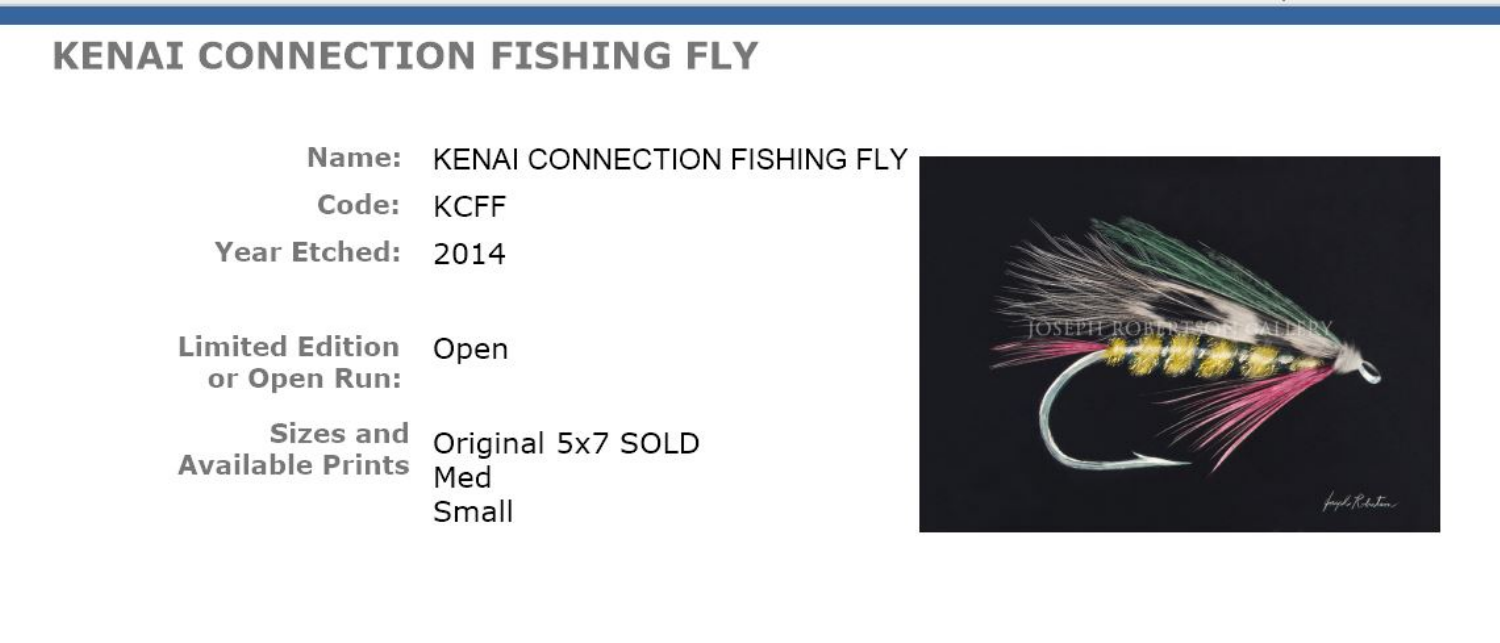## **NEW ADAMS FISHING FLY**

Name: NEW ADAMS FISHING FLY Code: NAFF Year Etched: 2015

Limited Edition LimEd of 250 or Open Run:

Sizes and Original 5x7 SOLD Available Prints Small 250

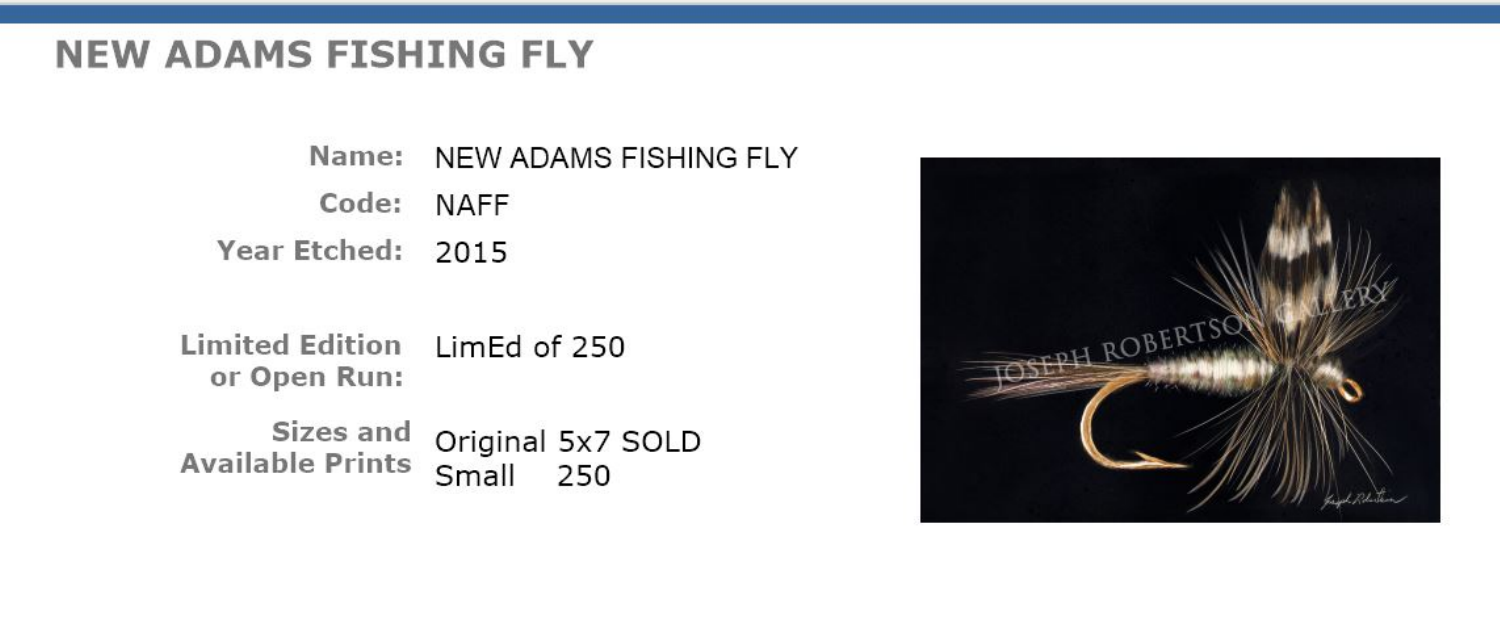# **OLD ADAMS FISHING FLY**

Name: OLD ADAMS FISHING FLY Code: OADF Year Etched: 2010

Limited Edition LimEd of 250 or Open Run:

Sizes and Original 5x7 SOLD Available Prints Small 250

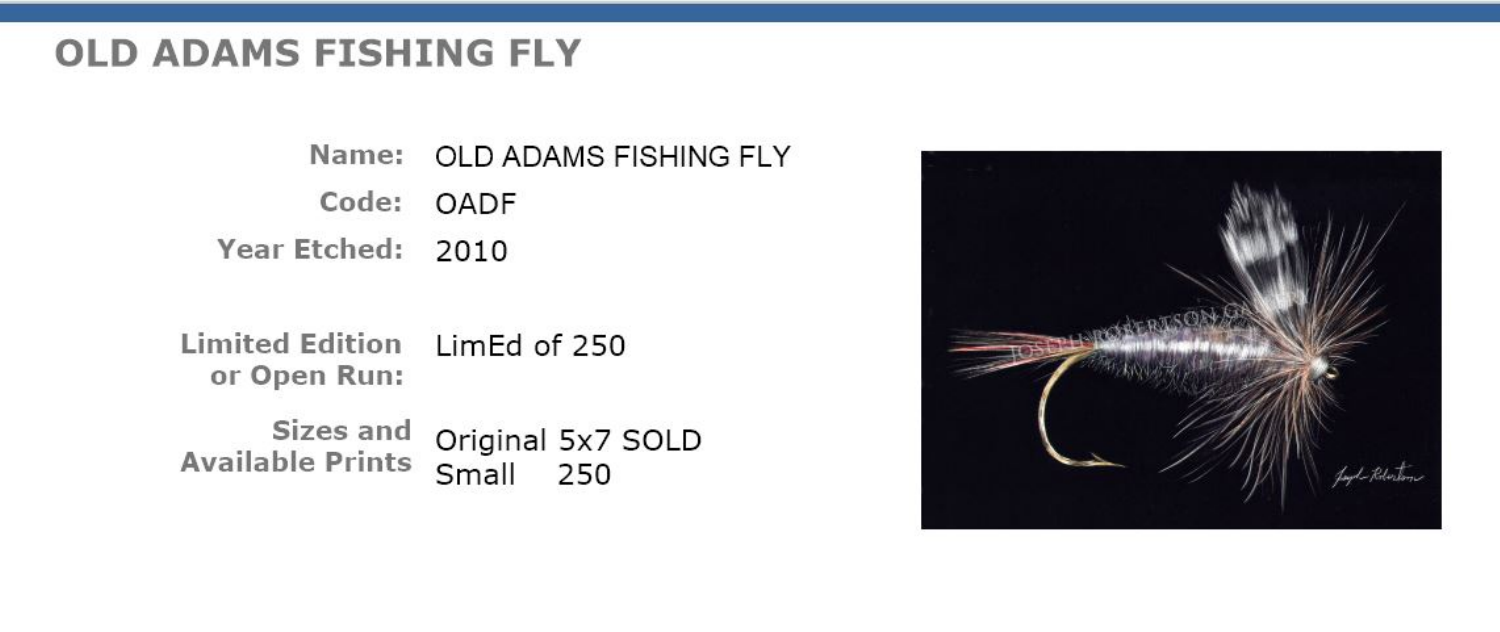# **PARACHUTE ADAMS FISHING FLY**

Name: PARACHUTE ADAMS FISHING FLY Code: PAFF Year Etched: 2015

**Limited Edition** Open or Open Run:

Sizes and Original 5x7 SOLD 2015 **Available Prints** Small

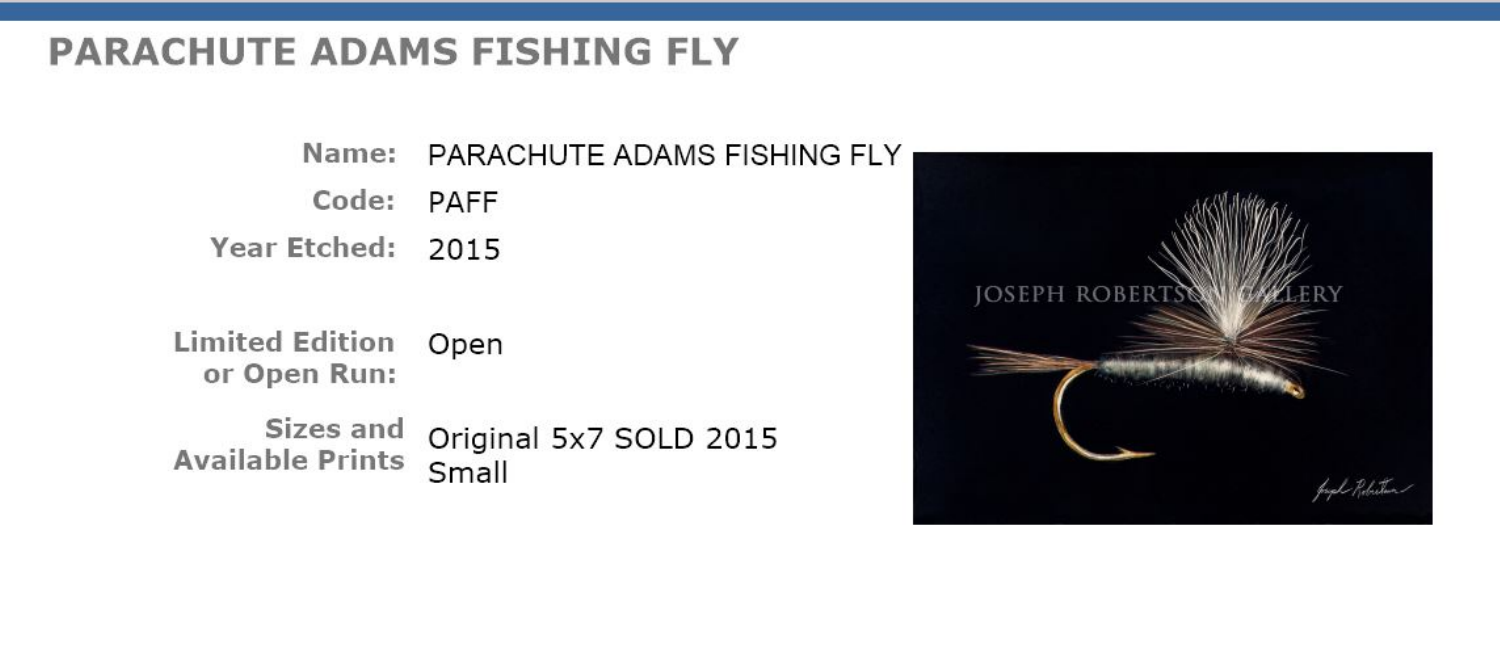## **ROYAL WULFF FISHING FLY 18**

Name: ROYAL WULFF FISHING FLY 18 Code: RW18 Year Etched: 2018

Limited Edition LimEd of 250 or Open Run:

Sizes and Original 5x7 SOLD 2018 **Available Prints** Small